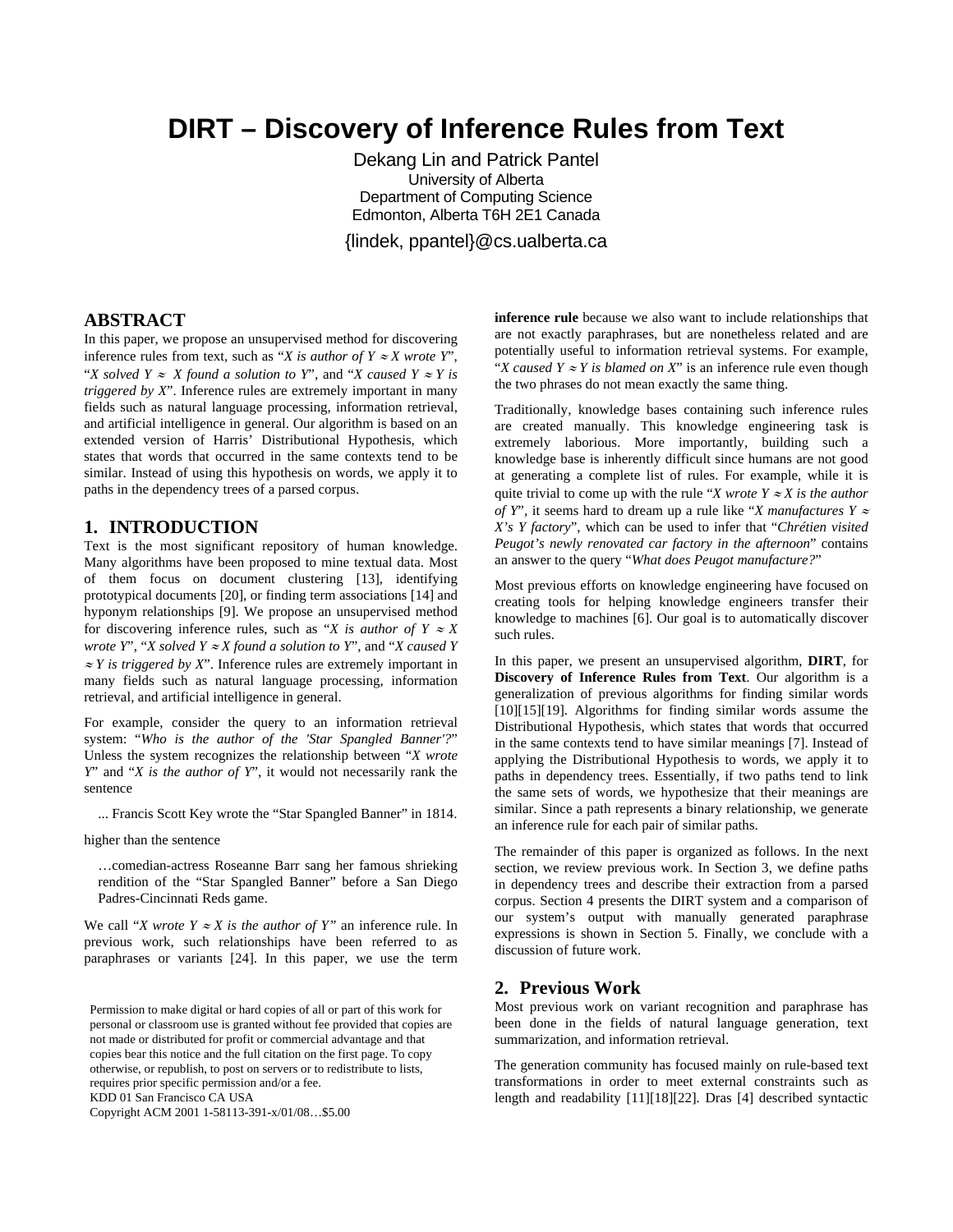paraphrases using a meta-grammar with a synchronous Tree Adjoining Grammar (TAG) formalism.

In multi-document summarization, paraphrasing is important to avoid redundant statements in a summary. Given a collection of similar sentences (a theme) with different wordings, it is difficult to identify similar phrases that report the same fact. Barzilay et al. [3] analyzed 200 two-sentence themes from a corpus and extracted seven lexico-syntactic paraphrasing rules. These rules covered 82% of syntactic and lexical paraphrases, which cover 70% of all variants. The rules are subsequently used to identify common statements in a theme by comparing the predicateargument structure of the sentences within the theme.

In information retrieval, it is common to identify phrasal terms from queries and generate their variants for query expansion. It has been shown that such query expansion does promote effective retrieval [1][2]. Morphological variant query expansion was treated by Sparck Jones and Tait [24] and Jacquemin [12].

In [21], Richardson extracted semantic relationships (e.g., hypernym, location, material and purpose) from dictionary definitions using a parser and constructed a semantic network. He then described an algorithm that uses paths in the semantic network to compute the similarity between words. In a sense, our algorithm is a dual of Richardson's approach. While Richardson used paths as features to compute the similarity between words, we use words as features to compute the similarity of paths.

Many text mining algorithms aim at finding association rules between terms [14]. In contrast, the output of our algorithm is a set of associations between relations. Term associations usually require human interpretation. Some of them are considered to be uninterpretable even by humans [5].

## **3. Extraction of Paths**

The inference rules discovered by DIRT are between paths in dependency trees. In this section, we introduce dependency trees and define paths in trees. Finally, we describe an algorithm for extracting paths from the trees.

# **3.1 Dependency Trees**

 $\overline{a}$ 

A dependency relationship [8] is an asymmetric binary relationship between a word called **head**, and another word called **modifier**. The structure of a sentence can be represented by a set of dependency relationships that form a tree. A word in the sentence may have several modifiers, but each word may modify at most one word. The root of the dependency tree does not modify any word. It is also called the head of the sentence.

For example, Figure 1 shows the dependency tree for the sentence "*John found a solution to the problem*", generated by a broadcoverage English parser called Minipar<sup>1</sup> [16]. The links in the diagram represent dependency relationships. The direction of a link is from the head to the modifier in the relationship. Labels associated with the links represent types of dependency relations. Table 1 lists a subset of the dependency relations in Minipar outputs.

**Table 1. A subset of dependency relations in Minipar outputs.** 

| <b>RELATION</b> | <b>DESCRIPTION</b>            | <b>EXAMPLE</b>          |
|-----------------|-------------------------------|-------------------------|
| appo            | appositive of a noun          | the CEO, John           |
| det             | determiner of a noun          | the dog                 |
| gen             | genitive modifier of a noun   | John's dog              |
| mod             | adjunct modifier of any head  | tiny hole               |
| nn              | prenominal modifier of a noun | station manager         |
| subi            | subject of a verb             | <b>John</b> loves Mary. |



**Figure 1***.* **Example dependency tree.** 

Minipar parses newspaper text at about 500 words per second on a Pentium-III 700Mhz with 500MB memory. Evaluation with the manually parsed SUSANNE corpus [23] shows that about 89% of the dependency relationships in Minipar outputs are correct.

# **3.2 Paths in Dependency Trees**

In the dependency trees generated by Minipar, each link between two words in a dependency tree represents a direct semantic relationship. A path allows us to represent indirect semantic relationships between two content words. We name a path by concatenating dependency relationships and words along the path, excluding the words at the two ends. For the sentence in Figure 1, the path between *John* and *problem* is named: N:subj:V ← find → V:obj:N → solution → N:to:N (meaning "*X finds solution to Y*"). The reverse path can be written as: N:to:N ← solution ← N:obj:V ← find → V:subj:N. The **root** of both paths is *find*. A path begins and ends with two dependency relations. We call them the two slots of the path: *SlotX* on the lefthand side and *SlotY* on the right-hand side. The words connected by the path are the fillers of the slots. For example, *John* fills the  $SlotX$  of N:subj:V  $\leftarrow$  find  $\rightarrow$  V:obj:N $\rightarrow$  solution  $\rightarrow$  N:to:N and *problem* fills the *SlotY*. The reverse is true for  $N:to:N \leftarrow$  Solution  $\leftarrow$  N:obj:V $\leftarrow$  find  $\rightarrow$  V:subj:N. In a path, dependency relations that are not slots are called **internal relations**. For example, find  $\rightarrow$  V:obj:N $\rightarrow$ solution is an internal relation in the previous path.

We impose a set of constraints on the paths to be extracted from text for the following reasons:

- most meaningful inference rules involve only paths that satisfy these conditions;
- the constraints significantly reduce the number of distinct paths and, consequently, the amount of computation required for computing similar paths (described in Section 4.3); and
- the constraints alleviate the sparse data problem because long paths tend to have very few occurrences.

The constraints we impose are:

<sup>&</sup>lt;sup>1</sup>Available at www.cs.ualberta.ca/~lindek/minipar.htm.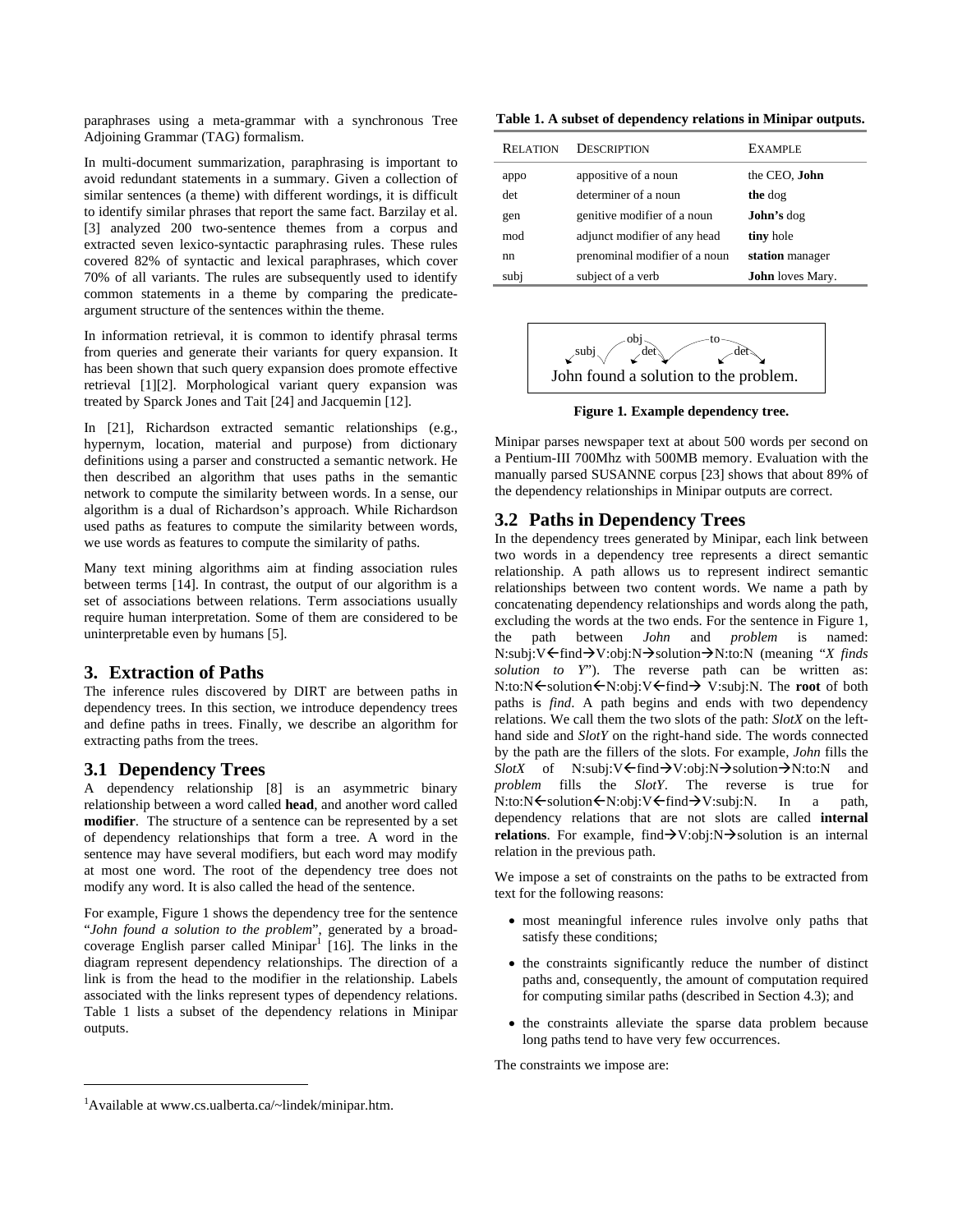- slot fillers must be nouns because slots correspond to variables in inference rules and we expect the variables to be instantiated by entities;
- any dependency relation that does not connect two content words (i.e. nouns, verbs, adjectives or adverbs) is excluded from a path. E.g. in Figure 1, the relation between *a* and *solution* is excluded;
- the frequency count of an internal relation must exceed a threshold; and

Consider the following sentence:



They had previously bought bighorn sheep from Comstock.

The paths extracted from this sentence and their meanings are:

- (a) N:subj: $V \leftarrow buy \rightarrow V:from:N$ ≡ *X* buys something from *Y*
- (b) N:subj: $V \leftarrow buy \rightarrow V:obj:N$ ≡ *X* buys *Y*
- (c) N:subj:V  $\leftarrow$ buy $\rightarrow$ V:obj:N $\rightarrow$ sheep $\rightarrow$ N:nn:N ≡ *X* buys *Y* sheep
- (d) N:nn:N  $\leftarrow$  sheep  $\leftarrow$  N:obj:V  $\leftarrow$  buy  $\rightarrow$  V:from:N  $\equiv$  *X* sheep is bought from *Y*
- (e) N:obj: $V \leftarrow buy \rightarrow V: from:N$  $\equiv$  *X* is bought from *Y*

An inverse path is also added for each one above.

#### **4. Discovering Inference Rules from Text**

A path is a binary relation between two entities. In this section, we present an algorithm, called DIRT, to automatically discover the inference relations between such binary relations.

#### **4.1 Underlying Assumption**

Most algorithms for computing word similarity from text corpus are based on a principle known as the Distributional Hypothesis [7]. The idea is that words that tend to occur in the same contexts tend to have similar meanings. Previous efforts differ in their representation of the context and in their formula for computing the similarity between two sets of contexts. Some algorithms use the words that occurred in a fixed window of a given word as its context while others use the dependency relationships of a given word as its context [15]. Consider the words *duty* and *responsibility*. There are many contexts in which both of these words can fit. For example,

- *duty* can be modified by adjectives such as *additional*, *administrative*, *assigned*, *assumed*, *collective*, *congressional*, *constitutional*, *…*, so can *responsibility*;
- *duty* can be the object of verbs such as *accept*, *articulate*, *assert*, *assign*, *assume*, *attend to*, *avoid*, *become*, *breach*, …, so can *responsibility*.

**Table 2. Sample slot fillers for two paths extracted from a newspaper corpus.**

| "X finds a solution to Y" |                | "X solves $Y'$ |              |  |
|---------------------------|----------------|----------------|--------------|--|
| SLOTX                     | <b>SLOTY</b>   | <b>SLOTX</b>   | <b>SLOTY</b> |  |
| commission                | strike         | committee      | problem      |  |
| committee                 | civil war      | clout          | crisis       |  |
| committee                 | crisis         | government     | problem      |  |
| government                | crisis         | he             | mystery      |  |
| government                | problem        | she            | problem      |  |
| he                        | problem        | petition       | woe          |  |
| legislator                | budget deficit | researcher     | mystery      |  |
| sheriff                   | dispute        | sheriff        | murder       |  |

Based on these common contexts, one can statistically determine that *duty* and *responsibility* have similar meanings.

In the algorithms for finding word similarity, dependency links are treated as contexts of words. In contrast, our algorithm for finding inference rules treats the words that fill the slots of a path as a context for the path. We make an assumption that this is an extension to the Distributional Hypothesis:

#### **Extended Distributional Hypothesis:**

If two paths tend to occur in similar contexts, the meanings of the paths tend to be similar.

For example, Table 2 lists a set of example pairs of words connected by the paths N:subj:V $\not\in$ find $\neg$ V:obj:N $\neg$ solution $\neg$ N:to:N ("X finds a solution to Y") and N:subj:V $\leftarrow$ solve $\rightarrow$ V:obj:N ("*X solves Y*"). As it can be seen from the table, there are many overlaps between the corresponding slot fillers of the two paths. By the Extended Distributional Hypothesis, we can then claim that the two paths have similar meaning.

# **4.2 Triples**

To compute the path similarity using the Extended Distributional Hypothesis, we need to collect the frequency counts of all paths in a corpus and the slot fillers for the paths. For each instance of a path *p* that connects two words  $w_1$  and  $w_2$ , we increase the frequency counts of the two triples  $(p, \textit{SlotX}, w_1)$  and  $(p, \textit{SlotY}, w_1)$  $w_2$ *)*. We call (*SlotX*,  $w_1$ *)* and (*SlotY*,  $w_2$ *)* features of path  $p$ . Intuitively, the more features two paths share, the more similar they are.

We use a **triple database** (a hash table) to accumulate the frequency counts of all features of all paths extracted from a parsed corpus. An example entry in the triple database for the path

N:subj:V ← pull → V:obj:N → body → N:from:N

≡ "*X pulls body from Y*"

is shown in Figure 2. The first column of numbers in Figure 2 represents the frequency counts of a word filling a slot of the path and the second column of numbers is the mutual information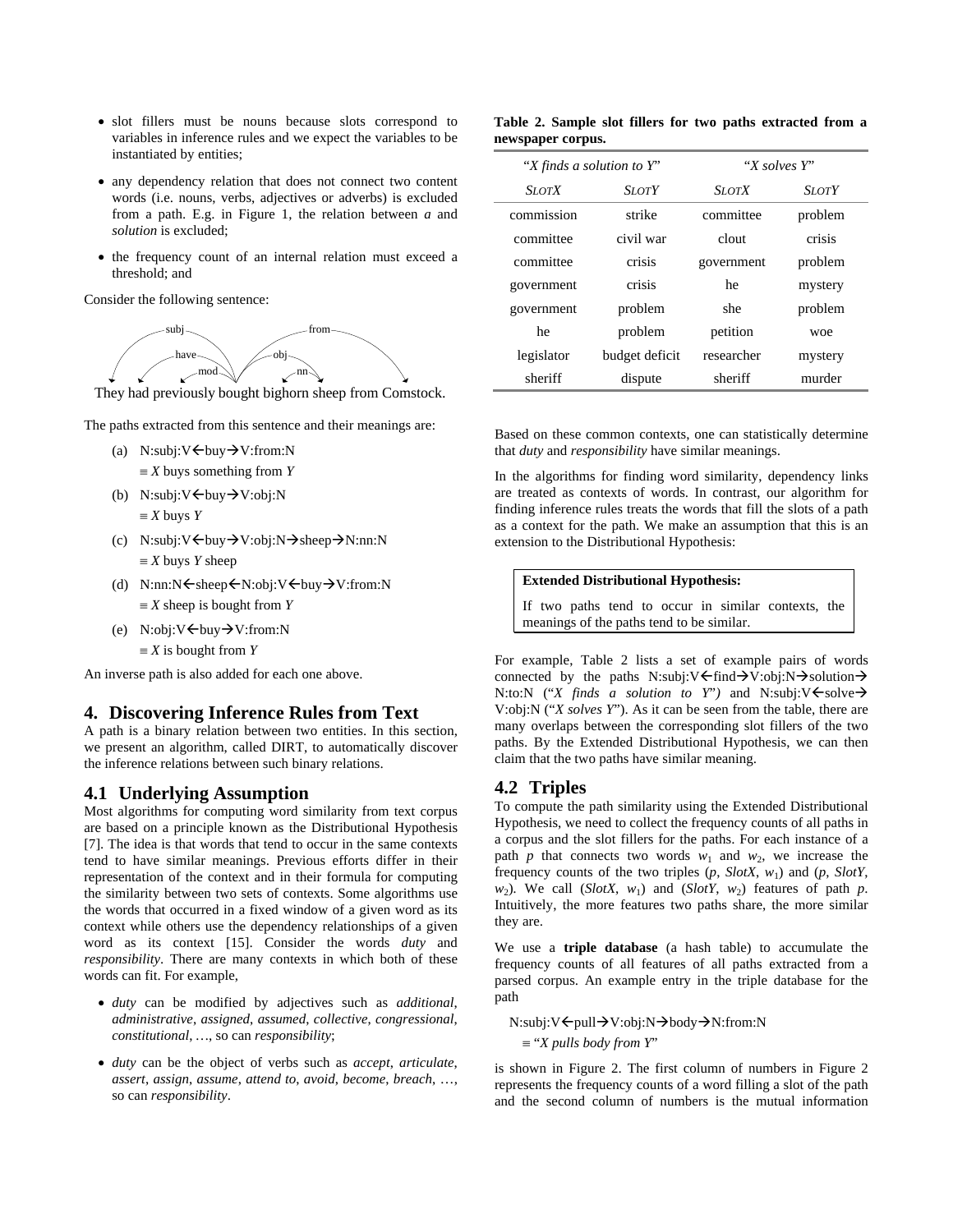| X pulls body from Y: |           |   |      |  |
|----------------------|-----------|---|------|--|
| SlotX:               |           |   |      |  |
|                      | diver     | 1 | 2.45 |  |
|                      | equipment | 1 | 1.65 |  |
|                      | police    | 2 | 2.24 |  |
|                      | rescuer   | 3 | 4.84 |  |
|                      | resident  | 1 | 1.60 |  |
|                      | who       | 2 | 1.32 |  |
|                      | worker    | 1 | 1.37 |  |
| SlotY:               |           |   |      |  |
|                      | bus       | 2 | 3.09 |  |
|                      | coach     | 1 | 2.05 |  |
|                      | debris    | 1 | 2.36 |  |
|                      | feet      | 1 | 1.75 |  |
|                      | hut       | 1 | 2.73 |  |
|                      | landslide | 1 | 2.39 |  |
|                      | metal     | 1 | 2.09 |  |
|                      | wreckage  | 3 | 4.81 |  |

**Figure 2. An example entry in the triple database for the path "X pulls body from Y".** 

between a slot and a slot filler. Mutual information measures the strength of the association between a slot and a filler. We explain mutual information in detail in Section 4.3. The triple database records the fillers of *SlotX* and *SlotY* separately. Looking at the database, one would be unable to tell which *SlotX* filler occurred with which *SlotY* filler in the corpus.

# **4.3 Similarity between Two Paths**

Once the triple database is created, the similarity between two paths can be computed in the same way that the similarity between two words is computed in [15]. Essentially, two paths have high similarity if there are a large number of common features. However, not every feature is equally important. For example, the word *he* is much more frequent than the word *sheriff*. Two paths sharing the feature (*SlotX*, *he*) is less indicative of their similarity than if they shared the feature (*SlotX*, *sheriff*). The similarity measure proposed in [15] takes this into account by computing the mutual information between a feature and a path.

We use the notation  $|p$ , *SlotX*,  $w|$  to denote the frequency count of the triple  $(p, \text{SlotX}, w)$ ,  $|p, \text{SlotX}, *|$  to denote  $\sum_{w} |p, \text{SlotX}, w|$ ,

and 
$$
|\ast, \ast, \ast|
$$
 to denote  $\sum_{p,s,w} |p,s,w|$ .

Following [15], the mutual information between a path slot and its filler can be computed by the formula:

$$
mi(p, Slot, w) = \log \left( \frac{|p, Slot, w| \times |*, Slot, *|}{|p, Slot, *| \times |*, Slot, w|} \right)
$$
 (1)

The similarity between a pair of slots:  $slot_1 = (p_1, s)$  and  $slot_2 =$  $(p_2, s)$ , is defined as:

$$
sim(slot_1, slot_2) = \frac{\sum_{w \in T(p_1, s) \cap T(p_2, s)} mi(p_1, s, w) + mi(p_2, s, w)}{\sum_{w \in T(p_1, s)} mi(p_1, s, w) + \sum_{w \in T(p_2, s)} mi(p_2, s, w)}
$$
 (2)

**Table 3. The top-20 most similar paths to "X solves Y".** 

| Y is solved by X            | Y is resolved in $X$    |
|-----------------------------|-------------------------|
| $X$ resolves $Y$            | Y is solved through $X$ |
| $X$ finds a solution to $Y$ | $X$ rectifies $Y$       |
| X tries to solve Y          | X copes with Y          |
| X deals with Y              | $X$ overcomes $Y$       |
| Y is resolved by $X$        | $X$ eases $Y$           |
| X addresses Y               | X tackles Y             |
| X seeks a solution to $Y$   | $X$ alleviates $Y$      |
| X do something about Y      | $X$ corrects $Y$        |
| X solution to $Y$           | X is a solution to $Y$  |

where  $p_1$  and  $p_2$  are paths, *s* is a slot,  $T(p_i, s)$  is the set of words that fill in the *s* slot of path *pi*.

The similarity between a pair of paths  $p_1$  and  $p_2$  is defined as the geometric average of the similarities of their *SlotX* and *SlotY*  slots:

$$
S(p_1, p_2) = \sqrt{\text{sim}(\text{SlotX}_1, \text{SlotX}_2) \times \text{sim}(\text{SlotY}_1, \text{SlotY}_2)} \tag{3}
$$

where *SlotX*i and *SlotY*i are path *i*'s *SlotX* and *SlotY* slots.

# **4.4 Finding the Most Similar Paths**

The discovery of inference rules is made by finding the most similar paths of a given path. The challenge here is that there are a large number of paths in the triple database. The database used in our experiments contains over 200,000 distinct paths. Computing the similarity between every pair of paths is obviously impractical.

Given a path *p,* our algorithm for finding the most similar paths of *p* takes three steps:

- (a) Retrieve all the paths that share at least one feature with *p* and call them candidate paths. This can be done efficiently by storing for each word the set of slots it fills in.
- (b) For each candidate path *c*, count the number of features shared by *c* and *p*. Filter out *c* if the number of its common features with *p* is less than a fixed percent (we used 1%) of the total number of features for  $p$  and  $c$ . This step effectively uses a simpler similarity formula to filter out some of the paths since computing mutual information is more costly than counting the number of features. This idea has previously been used in Canopy [17].
- (c) Compute the similarity between *p* and the candidates that passed the filter using equation (2) and output the paths in descending order of their similarity to *p*.

Table 3 lists the Top-50 most similar paths to "*X solves Y*" generated by DIRT. Most of the paths can be considered as paraphrases of the original expression.

## **5. Experimental Results**

We performed an evaluation of our algorithm by comparing the inference rules it generates with a set of human-generated paraphrases of the first six questions in the TREC-8 Question-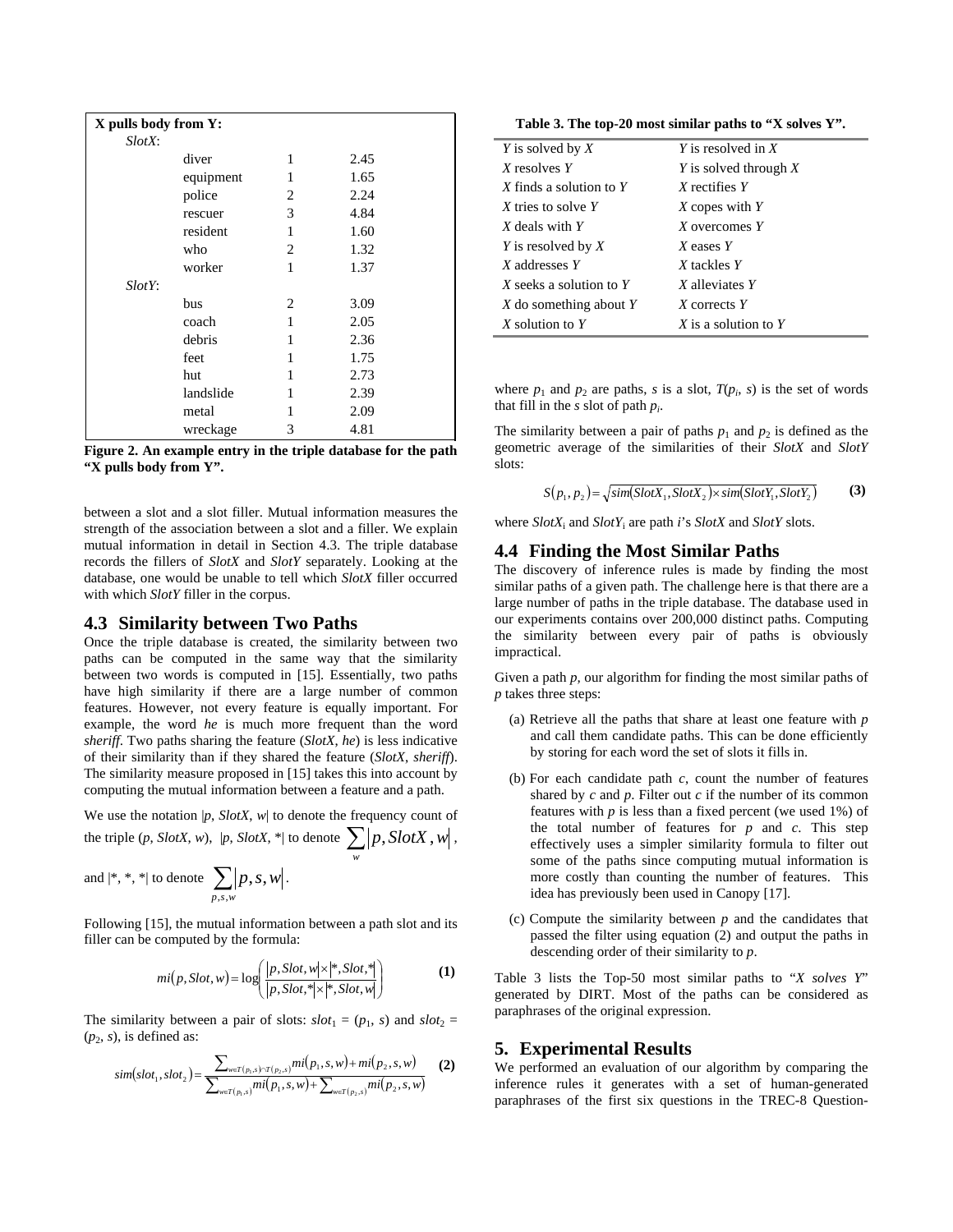**Table 4. First six questions from TREC-8.** 

| O#    | <b>OUESTION</b>                                                |
|-------|----------------------------------------------------------------|
| $Q_1$ | Who is the author of the book, "The Iron Lady: A Biography of  |
|       | Margaret Thatcher"?                                            |
| $Q_2$ | What was the monetary value of the Nobel Peace Prize in 1989?  |
| $Q_3$ | What does the Peugeot company manufacture?                     |
| $Q_4$ | How much did Mercury spend on advertising in 1993?             |
| $Q_5$ | What is the name of the managing director of Apricot Computer? |
| $Q_6$ | Why did David Koresh ask the FBI for a word processor?         |

Answering Track, listed in Table 4. TREC (Text REtrievial Conference) is a U.S. government sponsored competition on information retrieval held annually since 1992. In the Question-Answering Track, the task for participating systems is to find answers to natural-language questions like those in Table 4.

## **5.1 Results**

We used Minipar to parse about 1GB of newspaper text (AP Newswire, San Jose Mercury, and Wall Street Journal). Using the methods discussed in Section 3, we extracted 7 million paths from the parse trees (231,000 unique) and stored them in a triple database.

The second column of Table 5 shows the paths that we identified from the TREC-8 questions. For some questions, more than one path was identified. For others, no path was found. We compare the output of our algorithm with a set of manually generated paraphrases of the TREC-8 questions made available at  $ISI<sup>2</sup>$ .

We also extracted paths from the manually generated paraphrases. For some paraphrases, an identical path is extracted. For example, "*What things are manufactured by Peugeot?*" and "*What products are manufactured by Peugeot?*" both map to the path "*X is manufactured by Y*". The number of paths for the manually generated paraphrases of TREC-8 questions is shown in the third column of Table 5.

For each of the paths  $p$  in the second column of Table 5, we ran the DIRT algorithm to compute its Top-40 most similar paths using the triple database. We then manually inspected the outputs and classified each extracted path as *correct* or *incorrect*. A path *p*' is judged correct if a sentence containing *p*' might contain an answer to the question from which *p* was extracted. Consider question  $Q_3$  in Table 4 where we have  $p = "X$  manufactures Y" and we find  $p' = "X's Y factory"$  as one of p's Top-40 most similar paths. Since "*Peugeot's car factory*" might be found in some corpus, *p*' is judged correct. Note that not all sentences containing *p*' necessarily contain an answer to *Q*3 (e.g. "*Peugeot's Sochaux factory*" gives the location of a Peugeot factory in France). The fourth column in Table 5 shows the number of Top-40 most similar paths classified as *correct* and the fifth column gives the intersection between columns three and four. Finally, the last column in Table 5 gives the percentage of correctly classified paths.

 $\overline{a}$ 

**Table 5. Evaluation of Top-40 most similar paths.** 

| O#    | <b>PATHS</b>                | MAN.           | <b>DIRT</b> | INT.           | ACC.  |
|-------|-----------------------------|----------------|-------------|----------------|-------|
| $Q_1$ | X is author of Y            | 7              | 21          | 2              | 52.5% |
| $Q_2$ | X is monetary value of Y    | 6              | $\Omega$    | $\mathbf{0}$   | N/A   |
| $Q_3$ | X manufactures Y            | 13             | 37          | $\overline{4}$ | 92.5% |
| $Q_4$ | X spend Y                   | 7              | 16          | $\mathfrak{2}$ | 40.0% |
|       | spend X on Y                | 8              | 15          | 3              | 37.5% |
| $Q_5$ | X is managing director of Y | 5              | 14          | 1              | 35.0% |
| $Q_6$ | X asks Y                    | 2              | 23          | $\Omega$       | 57.5% |
|       | asks X for Y                | $\overline{2}$ | 14          | $\mathbf{0}$   | 35.0% |
|       | X asks for Y                | $\mathbf{3}$   | 21          | 3              | 52.5% |

# **5.2 Observations**

There is very little overlap between the automatically generated paths and the paraphrases, even though the percentage of correct paths in DIRT outputs can be quite high. This suggests that finding potentially useful inference rules is very difficult for humans as well as machines. Table 6 shows some of the *correct* paths among the Top-40 extracted by our system for two of the TREC-8 questions. Many of the variations generated by DIRT that are correct paraphrases are missing from the manually generated variations. It is difficult for humans to recall a list of paraphrases. However, given the output of our system, humans can easily identify the correct inference rules. Hence, at the least, our system would greatly ease the manual construction of inference rules for an information retrieval system.

The performance of DIRT varies a great deal for different paths. Usually, the performance for paths with verb roots is much better than for paths with noun roots. A verb phrase typically has more than one modifier, whereas nouns usually take a smaller number of modifiers. When a word takes less than two modifiers, it will not be the root of any path. As a result, paths with noun roots occur less often than paths with verb roots, which explains the lower performance with respect to paths with noun roots.

In Table 5, DIRT found no correct inference rules for  $Q_2$ . This is due to the fact that  $Q_2$  does not have any entries in the triple database.

## **6. Conclusion and Future Work**

Better tools are necessary to tap into the vast amount of textual data that is growing at an astronomical pace. Knowledge about inference relationships in natural language expressions would be extremely useful for such tools. To the best of our knowledge, this is the first attempt to discover such knowledge automatically from a large corpus of text. We introduced the Extended Distributional Hypothesis, which states that paths in dependency trees have similar meanings if they tend to connect similar sets of words. Treating paths as binary relations, our algorithm is able to generate inference rules by searching for similar paths. Our experimental results show that the Extended Distributional Hypothesis can indeed be used to discover very useful inference

<sup>&</sup>lt;sup>2</sup> Available at http://www.isi.edu/~gerber/Variations2.txt